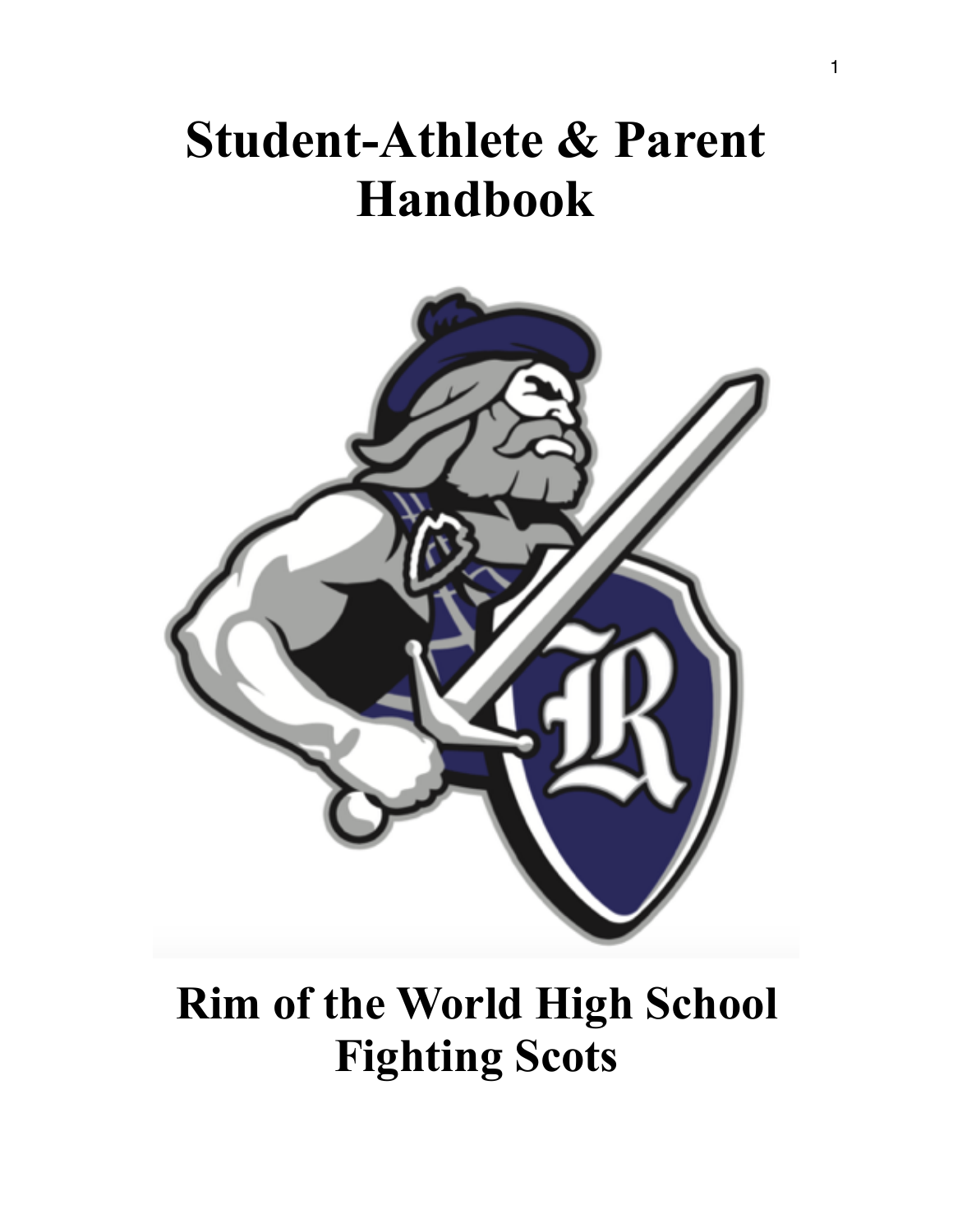### **Rim of the World Athletic Program**

**====================================================================** 

**====================================================================** 

Congratulations on your decision to become a Rim Athlete! For over 60 years, Rim teams have excelled in both the academic and athletic arenas. You are joining a tradition of excellence and pride that has been established by the many young men and women who have gone before you to create one of the best high school athletic programs in the United States. They expect for you and your teammates to set high performance goals and always put a "Rim Pride Effort" into all that you do.

Athletics is just one of many parts of the educational program at Rim of the World High School. The reason students are in school is to learn and therefore academics will always come first! Always give a "Rim Pride effort" in the academic arena AND in the athletic arena!

### **The Value of Co-Curricular Activities Aiding in Future Success**

=====================================================================

=====================================================================

Studies show that students involved in co-curricular activities have a greater chance of success during adulthood. Many of the positive character traits required to be a successful participant in athletics are exactly those that will promote a successful life after high school.

**"The price of success is hard work, dedication to the job at hand, and the determination that whether we win or lose, we have applied the best of ourselves to the task at hand."**

 **- Vince Lombardi**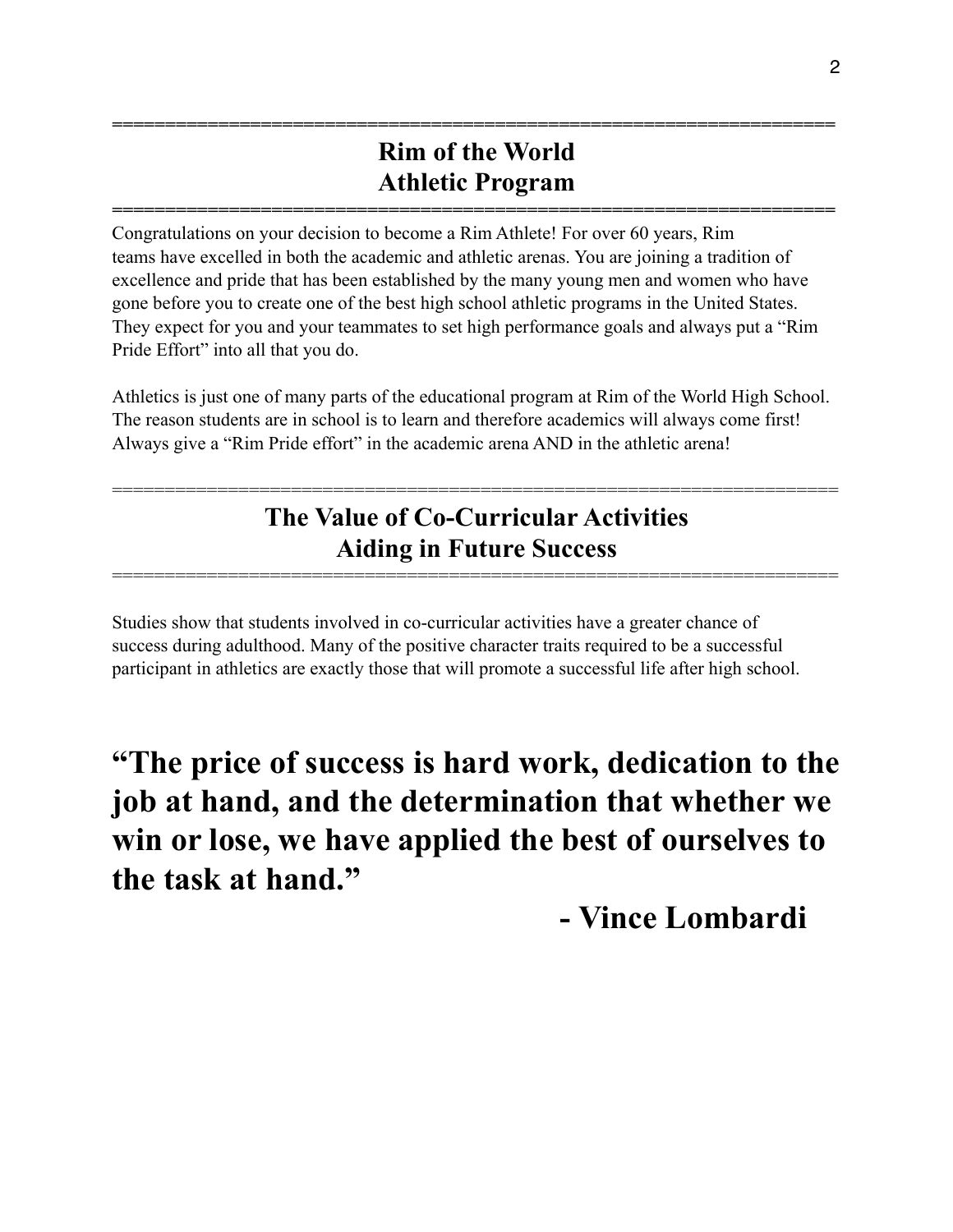### **TABLE OF CONTENTS TABLE OF CONTENTS**

| <b>RIM Code of Conduct</b> |  |
|----------------------------|--|
| Initiations/Hazing         |  |
|                            |  |
| Riding Home with Parents   |  |
|                            |  |
| Cheer/Pep Squad            |  |
|                            |  |
|                            |  |
|                            |  |
| Varsity Athletic Awards    |  |
| San Andreas League Honors  |  |
| <b>CIF</b> Awards          |  |
|                            |  |
|                            |  |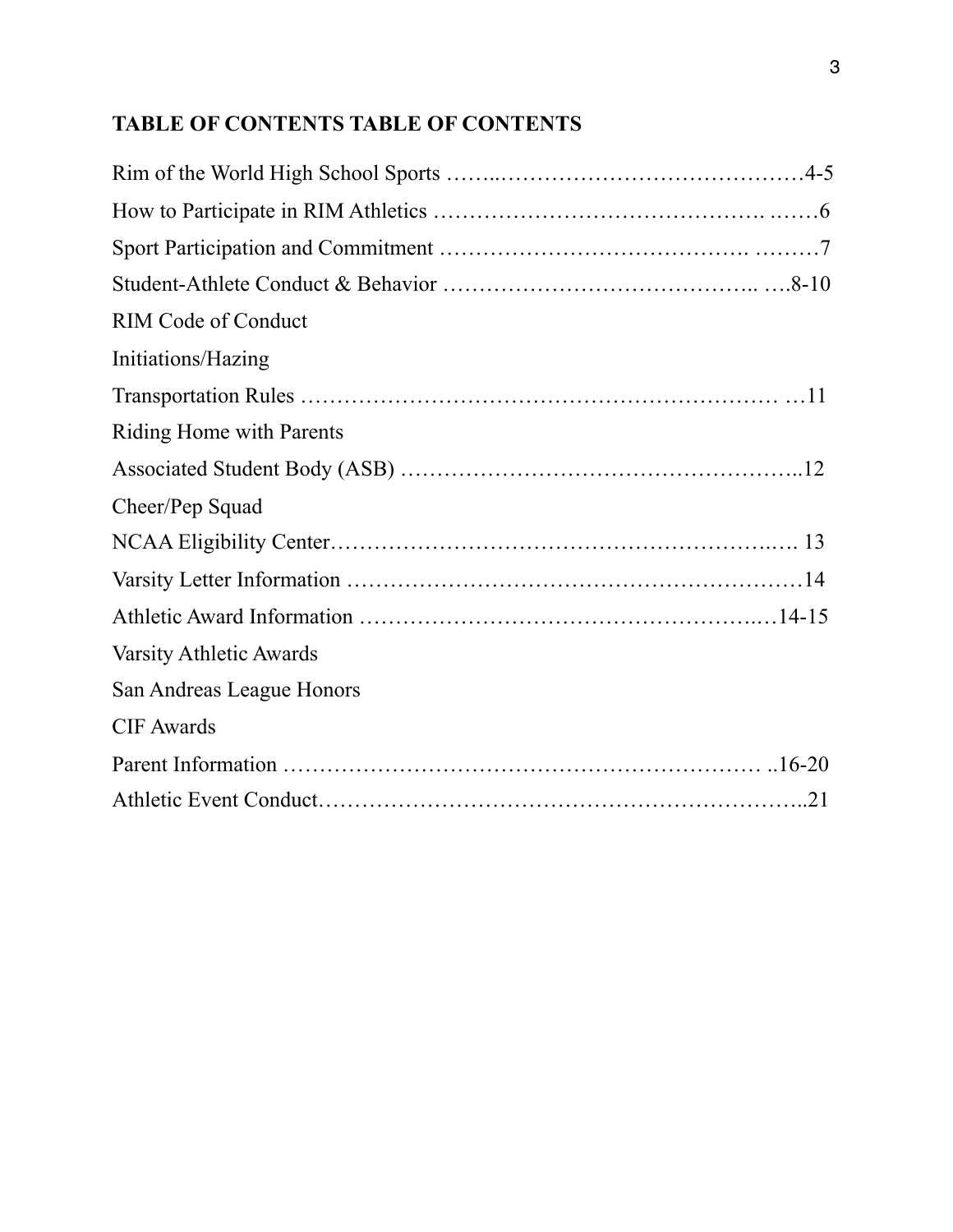#### **CONTINUE THE TRADITION!**

#### **Rim of the World High School**

Todays Rim athletes are working together to carry on the great tradition that is Rim athletics. These athletes will set the standard for all future Fighting Scots. All Rim athletes are encouraged to become true "student-athletes" by demonstrating **RIM PRIDE** and a championship caliber effort in the classroom and on the field. **BE A MULTIPLE SPORT ATHLETE!** The athletic department recommends that student-athletes participate in 2 or 3 sports each year of their high school career. This offers students the greatest opportunity to develop skills and compete against the best athletes in the state. **WORK HARD AND DO YOUR BEST!**

#### **Sports offered at RHS**

|                      | <b>Mens' Sports- Varsity Coach</b> | <b>Womens' Sports- Varsity Coach</b> |
|----------------------|------------------------------------|--------------------------------------|
| <b>Fall Sports</b>   |                                    |                                      |
|                      | Football- Joe Jurado               | Volleybal- Kyle Pattison             |
|                      | (Varsity/JV)                       | (Varsity/JV)                         |
|                      | Cross Country- Jen Broadrick       | Cross Country- Jen Broadrick         |
|                      | (Varsity/JV)                       | (Varsity/JV)                         |
|                      |                                    | Tennis - Julie Perkins               |
|                      |                                    | (Varsity/JV)                         |
|                      |                                    |                                      |
| <b>Winter Sports</b> | Basketball- Mike Lindeman          | Basketball-                          |
|                      | (Varsity/JV)                       | (Varsity/JV)                         |
|                      |                                    |                                      |
|                      | Soccer- Eddie Patron               | Soccer-Steve Wallace                 |
|                      | (Varsity/JV)                       | (Varsity/JV)                         |
|                      | Wrestling-Pete Ferrara             | Wrestling-Pete Ferrara               |
|                      | (Varsity/JV)                       | (Varsity/JV)                         |
|                      |                                    |                                      |
|                      | Ski/Snowboard-Debbie Bennet        | Ski/Snowboard-Debbie Bennet          |
|                      | (Varsity)                          | (Varsity)                            |
| <b>Spring Sports</b> |                                    |                                      |
|                      | Baseball- Brandon Downey           | Softball- Jason Ortiz                |
|                      | (Varsity/JV)                       | (Varsity/JV)                         |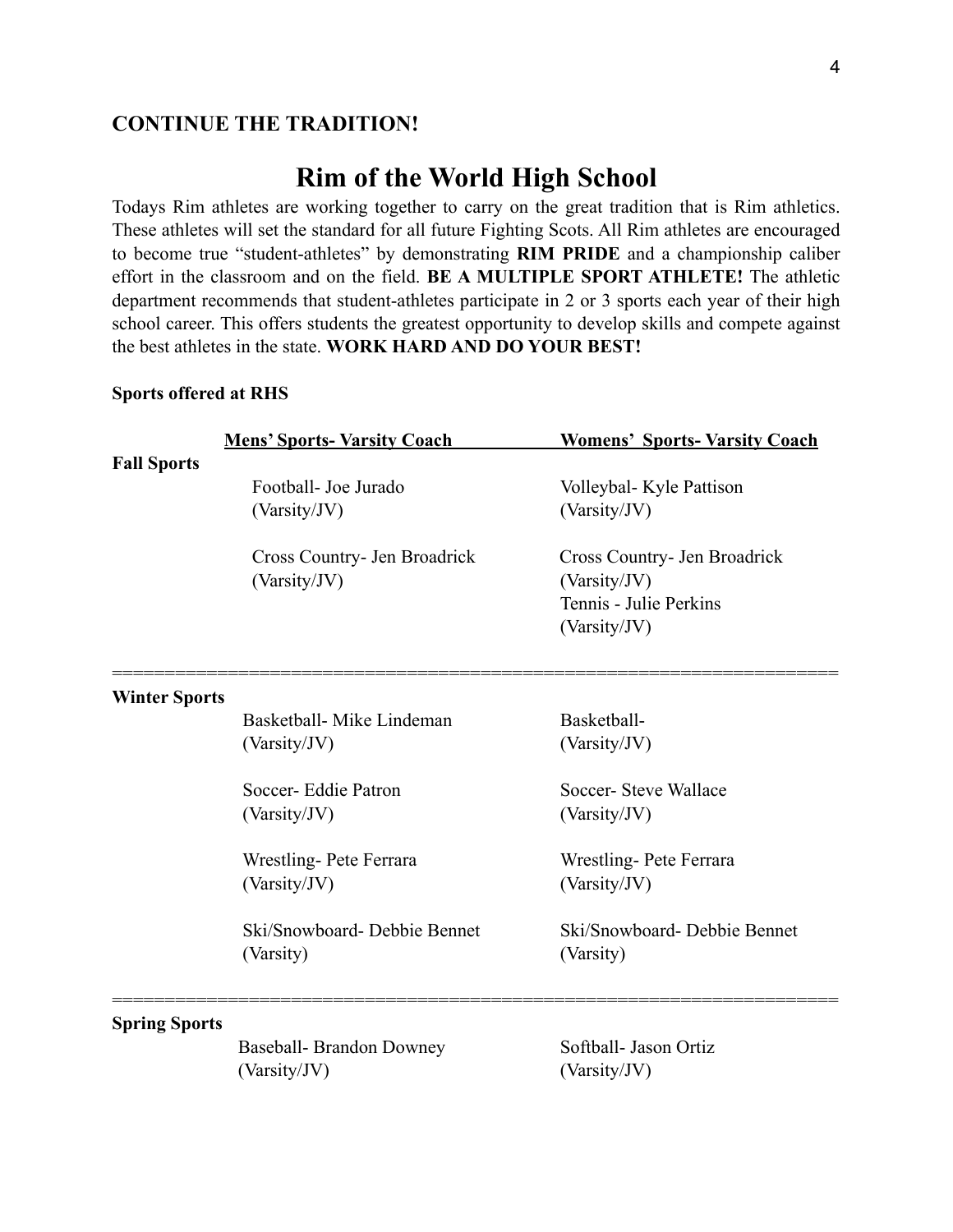| Track & Field- Joe Jurado  | Track & Field- Joe Jurado  |  |
|----------------------------|----------------------------|--|
| (Varsity/JV) April Maier   | (Varsity/JV) April Maier   |  |
| Mountain Bike-Kathy Horton | Mountain Bike-Kathy Horton |  |
| (Varsity/JV)               | (Varsity/JV)               |  |
| Tennis- Julie Perkins      |                            |  |
| (Varsity/JV)               |                            |  |
| Golf-Adrian Williams       |                            |  |
| (Varsity/JV)               |                            |  |

 Volleyball- Oksana Ortega (Varsity/JV)

Rim of the World High School competes in the San Andreas League. With the exception of ski and mountain bike our school competes against: Arroyo Valley, Eisenhower, Jurupa Hills, Rialto and San Gorgonio.

### **Scholarship \* Class \* Outwork\* Tenacity \* Service** *Go Scots!!*

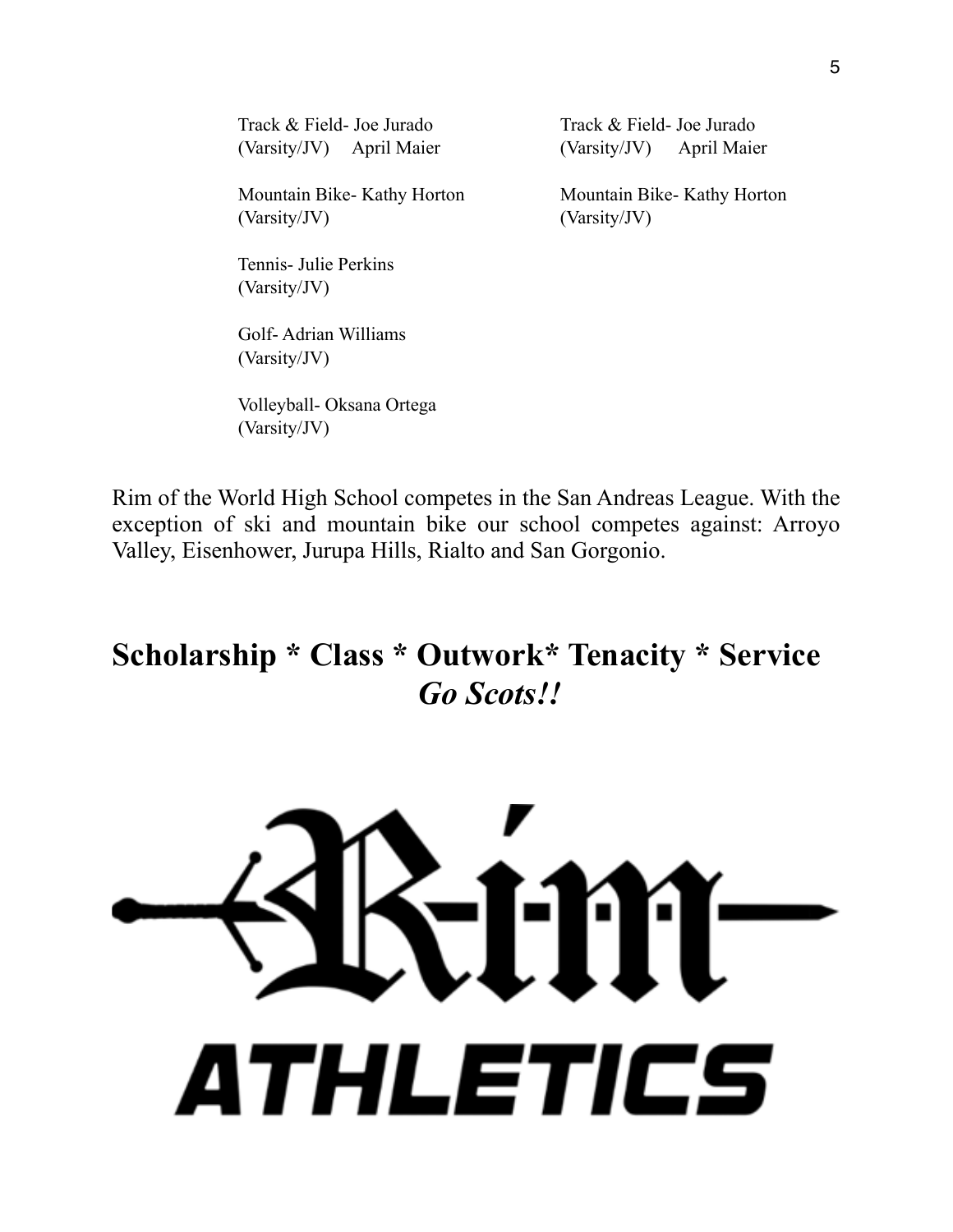### **HOW TO PARTICIPATE IN RIM ATHLETICS**

Your decision to become a Rim student-athlete is a privilege and an honor. Each student-athlete must complete the following requirements in order to be eligible for athletic play on any RIM sports team in accordance with both CIF-SS and Rim of the World Unified School District policy.

- 1. Complete the "Athletic Packet". This can be found on the schools athletic website. There is a link for parents to register at www.athleticclearance.com
- 2. Students-athletes must complete a physical every school year. The physical will be good for all seasons of sports that year. The physical will be uploaded on www.athleticclearance.com as well.
- 3. Student-athletes must be academically eligible for play. A student-athlete must have a minimum 2.0 GPA and pass at least 4 classes at each official grading period (quarter and semester). No student-athlete may have more then 1 F at the end of a grading period.
- 4. Be eligible under all CIF Rules and Regulation
- 5. Understand and follow all school and team policies wither regard to conduct, attitude and proper training habits. (See Rim Code of Conduct on following pages)

**"Be more concerned with your character than your reputation, because your character is what you really are, while your reputation is merely what others think you are." -John Wooden**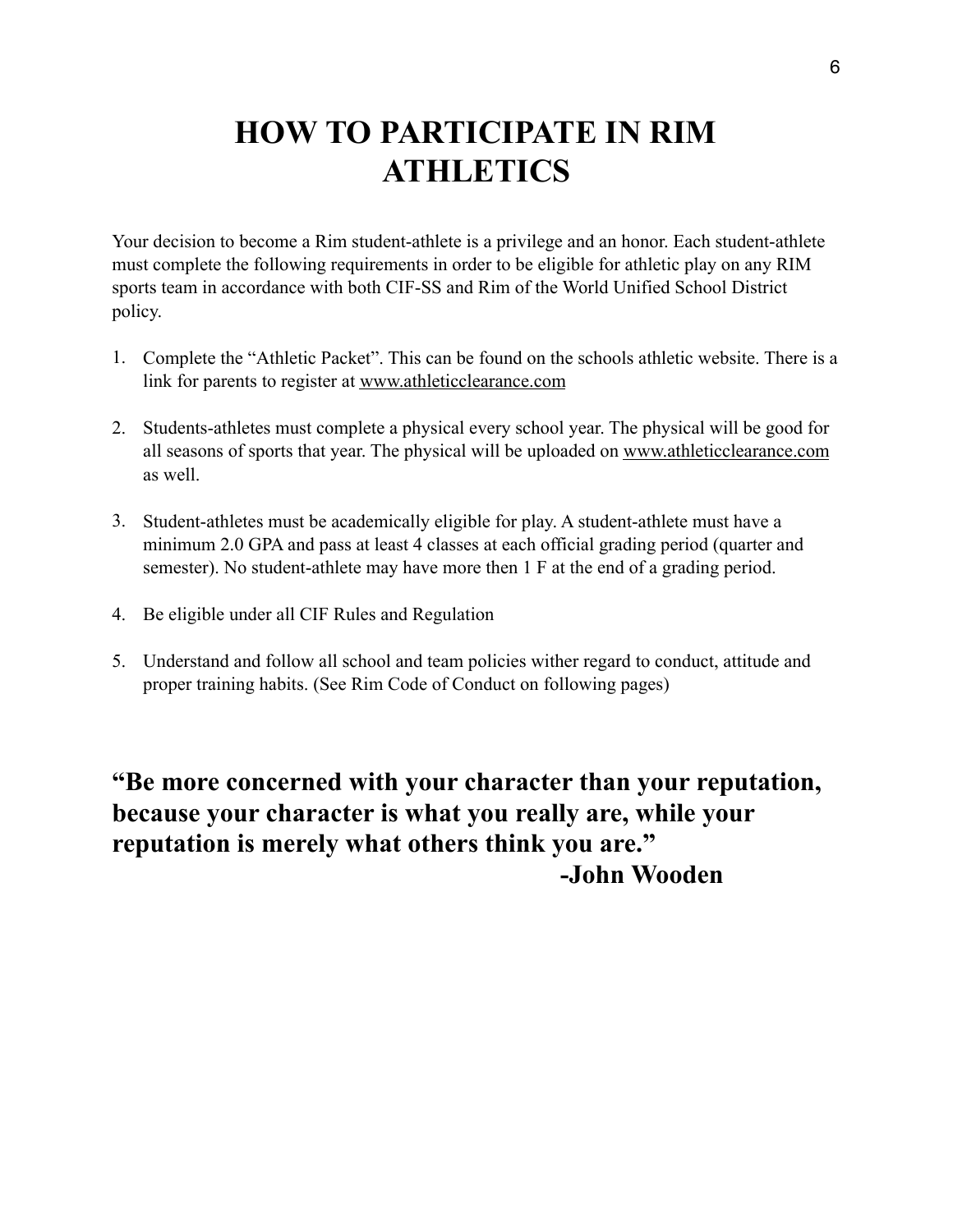## **Sport Participation and Commitment**

**====================================================================** 

**====================================================================** 

The decision by a student-athlete and their family to participate in the RIM sports program is a **"privilege"** and not a "right." Every student attending Rim of the World High School is encouraged to participate in athletics and other co-curricular activities.

The decision to participate also involves a commitment to do their best to become the best student-athlete they can possibly be and to be a part of a team. To be successful, every member of the team must work together to make the whole greater than the sum of the parts. This commitment will be challenging and difficult at times but will help every participant to become a better person by being involved. All participants are expected to fulfill this commitment for the entire season.

In certain special situations, a coach may allow a student-athlete to be released from his/her commitment to that sport with parent permission. **"Quitting" a sport is not an acceptable action by any participant at Rim of the World High School.** Difficult challenges are a part of adult life and learning how to deal with these challenges are a big part of the values of athletic participation. If a student-athlete quits a sport, they will not participate in another sport until that sport ends their season.

### ===================================================================== **Come Ready to Play**

Athletes are responsible for coming to practice every day on time, ready to listen and ready to learn. All participants should be physically and mentally prepared for the season. This includes training in the pre-season and taking care of your body and mind during the season. Excused absences should be rare and not common place. Parents should endeavor to schedule doctor/dentist or any other non emergency appointment outside of practice time.

### ===================================================================== **Student-Athlete Concerns**

If you have a concern about the team or your role on the team, it is important for you to arrange a time to meet with your coach to discuss the issue. Your coach will do his/her best to give an honest evaluation of your status. Many times this coach-to-athlete meeting can resolve issues or questions.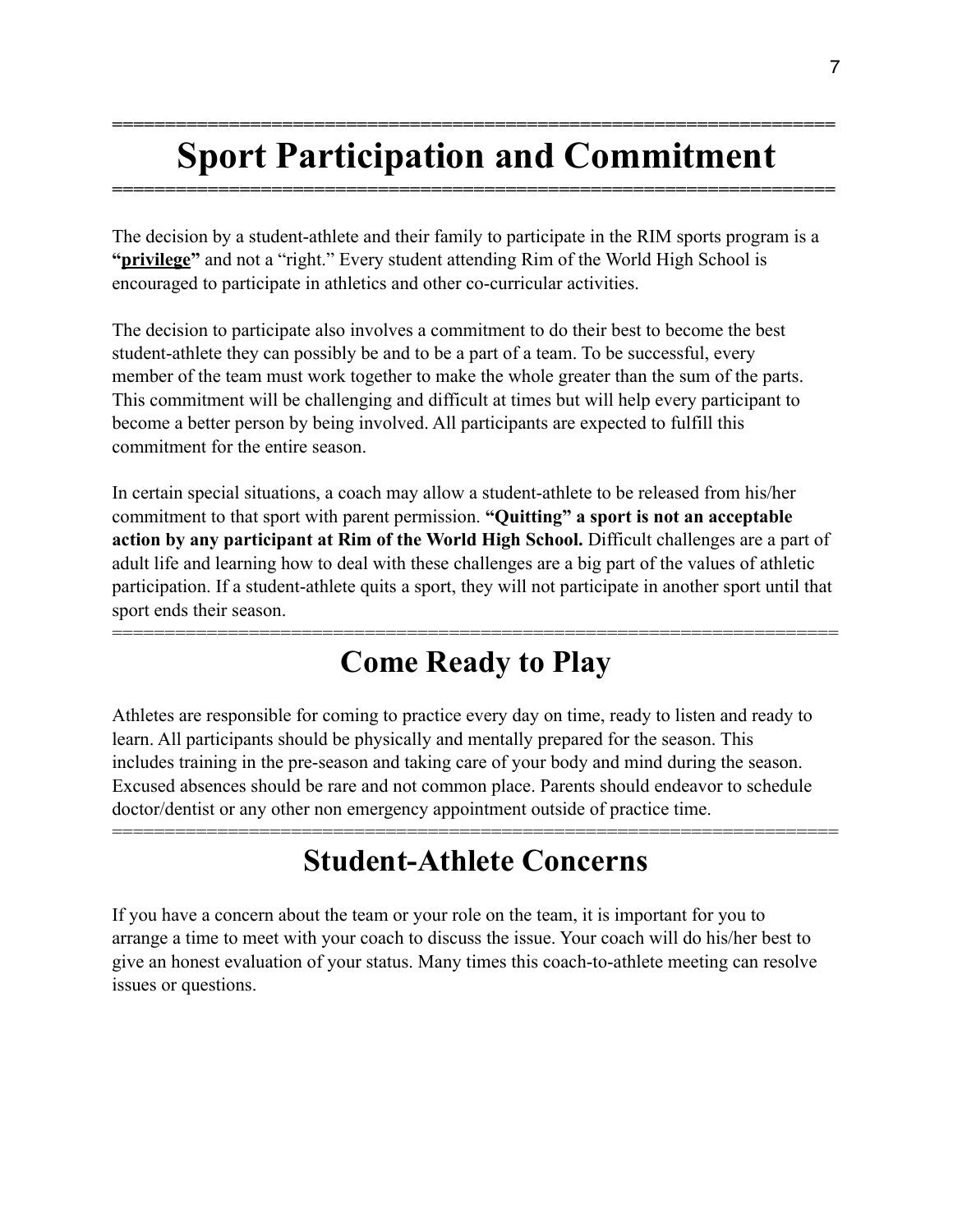## **Student-Athlete Conduct & Character**

**====================================================================** 

=====================================================================

**All RIM student-athletes are expected to "do what is right."** As young adults, you have learned the difference between what is right and what is wrong from your parents, family, teachers and coaches. The **RIM CODE OF CONDUCT** is designed to help student-athletes "SAY NO" when they are in difficult situations and must choose to make a correct decision.

Rim of the World High School has earned athletic success because of the tremendous "team spirit" within our athletic program. TEAM FIRST is the goal for all our players. Before you act, think of your teammates first and if your actions will have a positive effect on your team.

The following CODE OF CONDUCT has been established and all student-athletes should know the rules and consequences if they choose to violate this code.

### ===================================================================== **RIM CODE OF CONDUCT**

=====================================================================

#### **PREAMBLE:**

Athletic participation can be one of the most significant formative experiences in a young person's life. It gives a great deal of pleasure and builds friendships that can stand the test of time. In our school, athletics is an integral part of the educational program. Athletics teaches sportsmanship, teamwork, dedication, perseverance, appreciation for improvement, desire to succeed and excel, self-discipline, responsibility, leadership and quick thinking.

Participation in interscholastic athletics is voluntary. It is a privilege, not a right and carries with it the responsibilities of sportsmanship, honor and pride on the playing field, on the campus and in the community. Following this athletic code will aid you in building team morale, discipline and spirit. Therefore, you should take it upon yourself to become the very best athlete and team member possible, for you alone have the power to achieve or fail in these goals.

It is recommended that all coaches and athletes apply the standard of this code while participating in the athletic program of the Rim of the World Unified School District.

#### I. **CONDUCT**

The conduct of an athlete is closely observed in many areas of life. It is important that one's behavior be above reproach in the following areas:

**In the Classroom**: A RIM athlete maintains prompt and regular attendance; maintains his/her grades in accordance with CIF and school district rules; strives to become a good student and citizen; shows proper respect for faculty members and other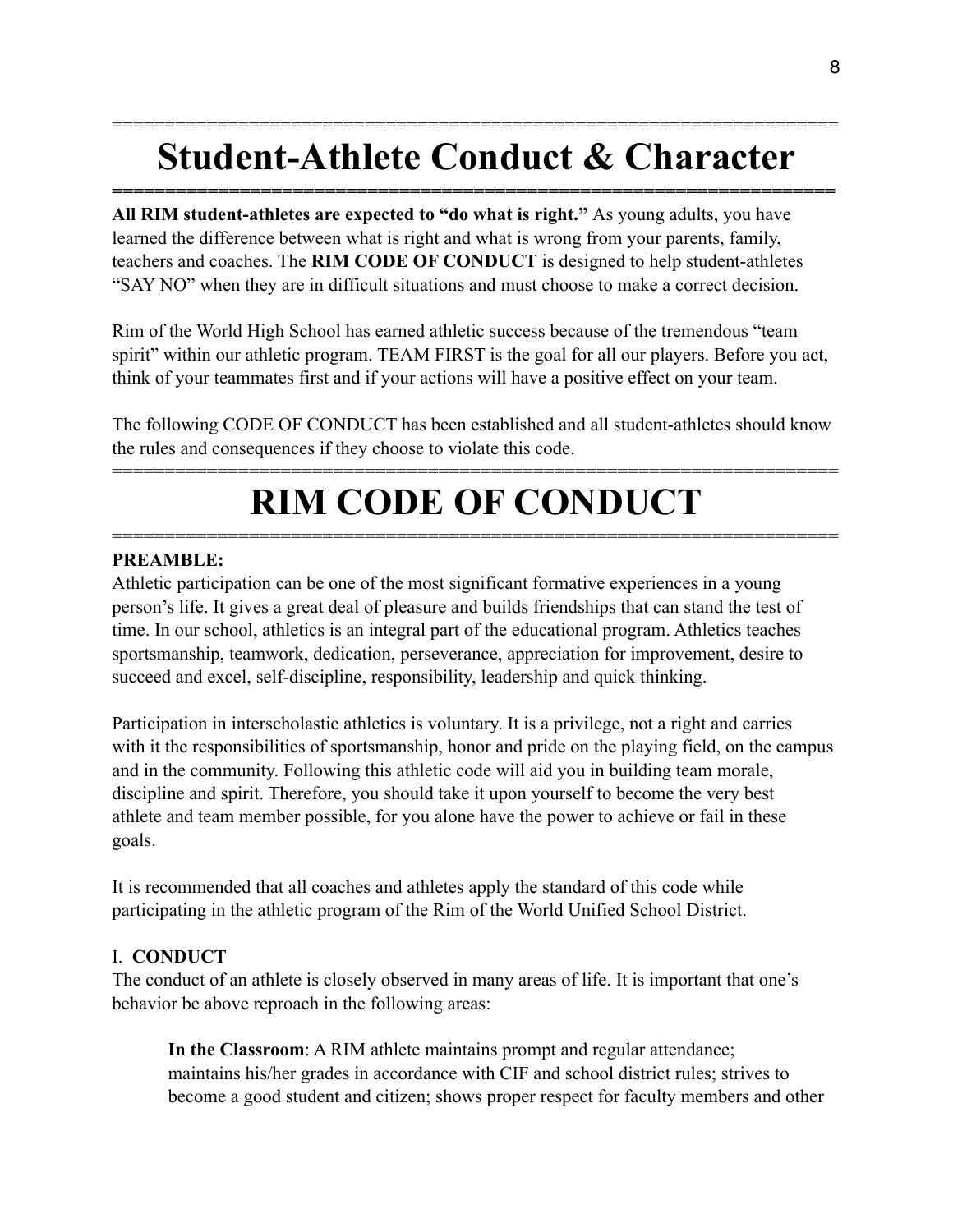students at all times; and if suspended from school, will not practice or participate until suspension is over.

**On the Field:** A RIM athlete plays fair, refrains from using profanity, is courteous and hospitable to visiting teams, respects the integrity and judgment of officials and accepts their decisions,controls his/her temper and maintains his/her poise, is gracious in defeat and humble in victory.

**On & Off Campus**: A RIM athlete: demonstrates a high standard of conduct, as it reflects not only on oneself, but one's team, coach and school; Rim Athletes are standout citizens in their community earning respect by showing they respect the faculty, their peers and the community.

**On Athletic Trips:** A RIM athlete demonstrates a high standard of conduct as a representative of the school, community, family and coach; respects the property of others; travels to and from athletic contests on district provided transportation; and can only be released to the parent by a coach. Rim Athletes abide by the rules and regulations set forth by the Rim of the World Unified School District, CIF and their coaches.

#### II. **DRESSING AND GROOMING**

Dress and grooming standard shall conform to Rim of the World Unified School District regulations. Coaches may require that hair be restrained in an appropriate head covering and other grooming and dress standards that are more restrictive be implemented in order to insure compliance with necessary safety precautions.

**Game Days:** Coaches may ask their teams to dress in similar game day attire in order to place the team above the individual. If a student is unable to dress in this fashion the coach will ensure that the student-athlete has access to any necessary items. Unwillingness is **NOT** the same as inability

#### III. **TRAINING RULES AND PHYSICAL CONDITIONING**

Rim of the World Unified student-athletes will refrain from the use of tobacco (in any form), alcohol and other illegal drugs. Proper diet and adequate sleep are equally important to the physical conditioning of an athlete. Athletes should protect themselves and their team by abstaining from anything that would harm their health.

#### IV. **ENFORCEMENT DUE TO VIOLATION OF RULES**

- A. Non adherence to the aforementioned regulations will result in disciplinary action by the coaches, athletic director and administrators of the school.
- B. Violations of the Athletic Code will result in one or **MORE** of the following penalties when recommended by the coach and athletic director with approval by the principal: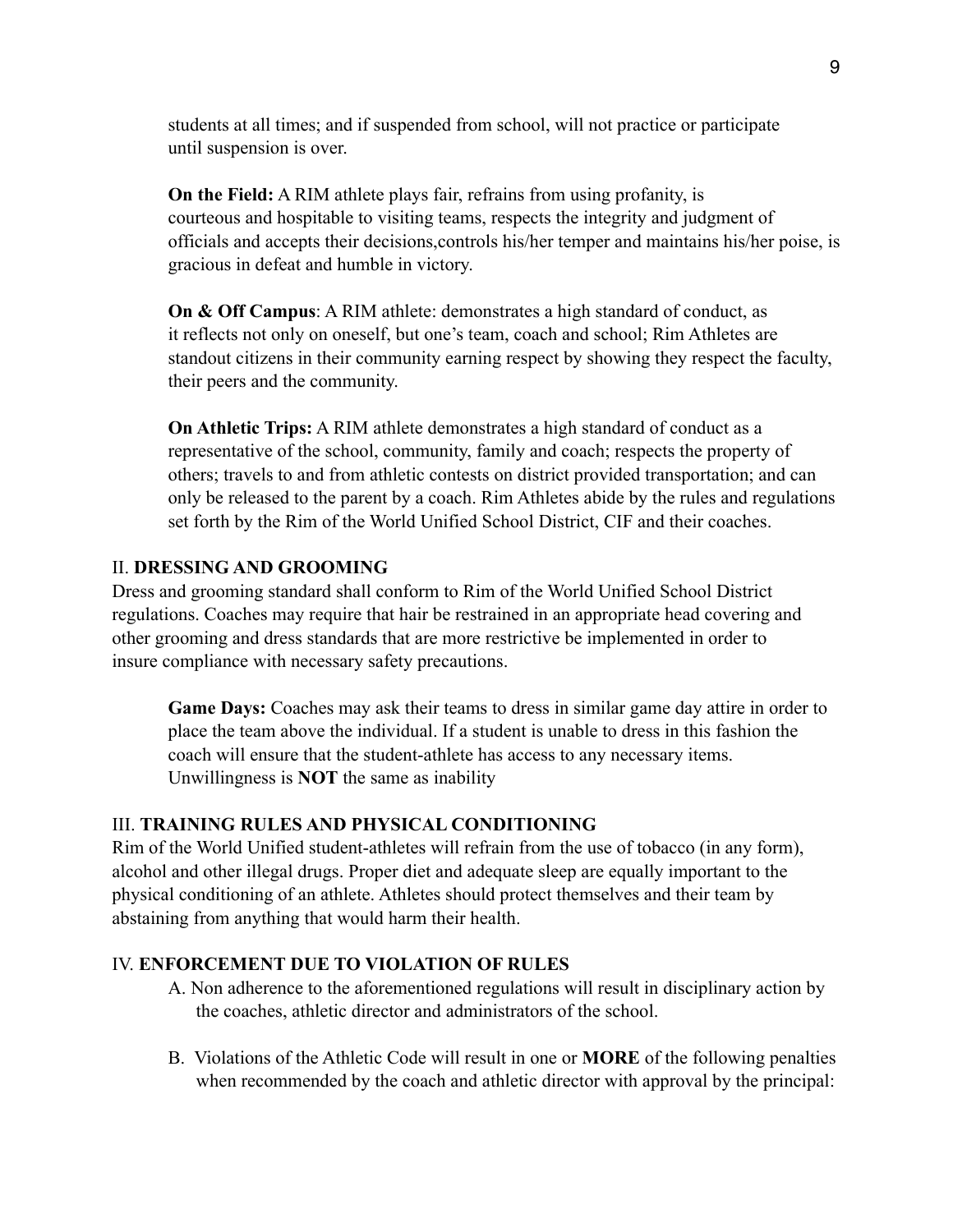- 1. Placement on probation.
- 2. Removal from one or more of the next scheduled contests.
- 3. Referral for assessment and/or treatment of any alcohol/drug violation, and/or any criminal activity.
- 4. Removal from the team.
- 5. Forfeiture of letter, letterman's jacket privileges or the like award.

#### V. **INITIATIONS AND HAZING**

All RIM student-athletes are expected to be leaders and "mentors" of our younger students. Lead by being a positive example to all those around you. Leave a LEGACY that is distinguished by positivity during your time at Rim of the World HS. Initiation rituals or hazing of any RIM student-athlete is **STRICTLY FORBIDDEN** and will not be tolerated! Any RIM student who violates this rule will be subject to a "RIM Code" violation and further discipline.

## **CIF CODE OF ETHICS- ATHLETES**

=====================================================================

**====================================================================** 

As an athlete, I understand that it is my responsibility to:

- 1. Place academic achievement as the highest priority.
- 2. Show respect for teammates, opponents, officials and coaches.
- 3. Respect the integrity and judgment of game officials.
- 4. Exhibit fair play, sportsmanship and proper conduct on and off the playing field.
- 5. Maintain a high level of safety awareness.
- 6. Refrain from the use of profanity, vulgarity and other offensive language and gestures.
- 7. Adhere to the established rules and standards of the game to be played.
- 8. Respect all equipment and use it safely and appropriately.
- 9. Refrain from the use of alcohol, tobacco, illegal and non-prescriptive drugs, anabolic steroids or any substance to increase physical development or performance that is not approved by the United States Food and Drug Administration, Surgeon General of the United States or American Medical Association.
- 10. Know and follow all state, section and school athletic rules and regulations as they pertain to eligibility and sports participation.
- 11. Win with character, lose with dignity.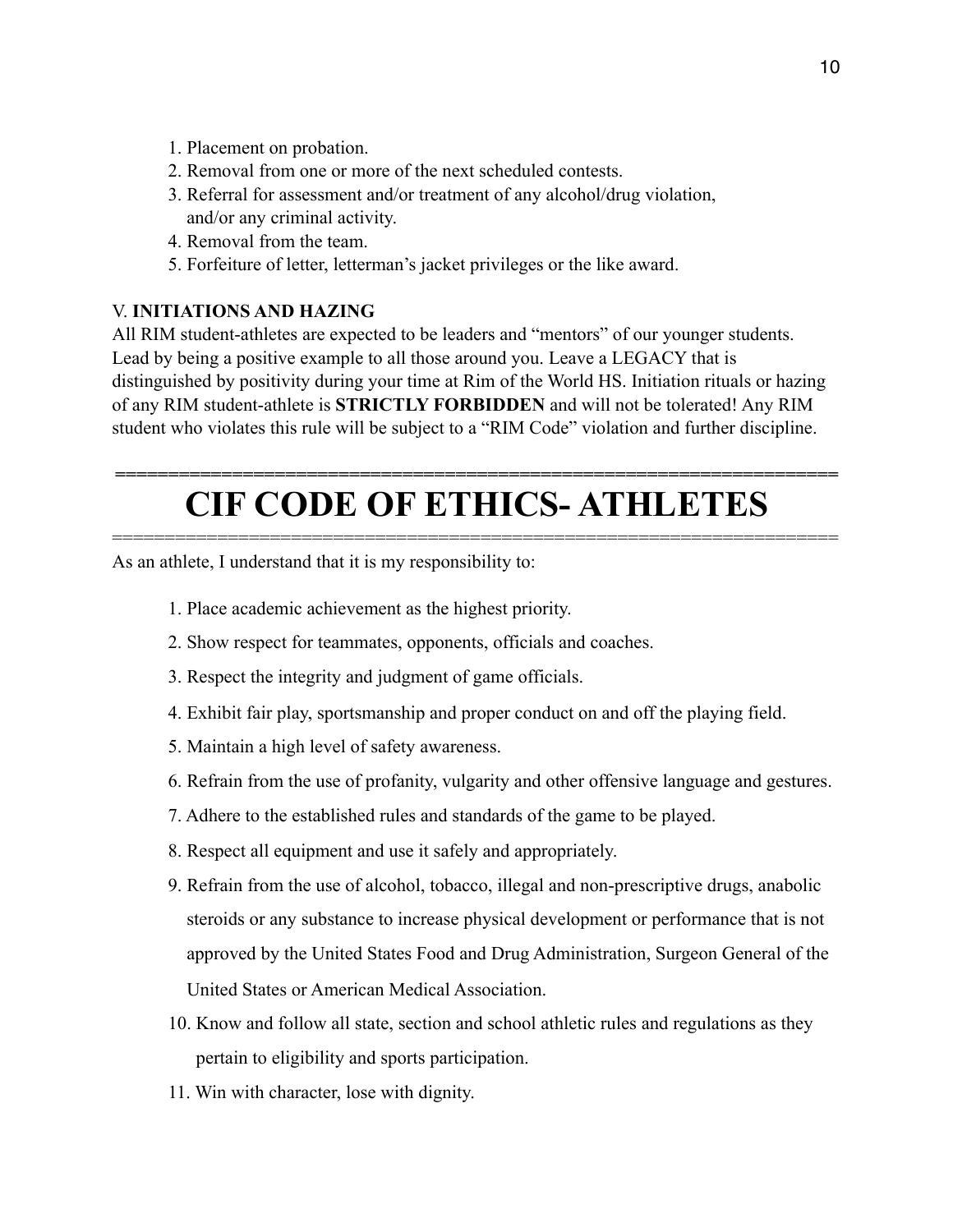### ===================================================================== **TRANSPORTATION RULES**

=====================================================================

The goal for all RIM athletic bus trips is for the driver to say that that was the best behaved group of student-athletes that he/she has ever had on the bus. Poor attitude and improper conduct by a few RIM teams and activity groups on bus trips can cause problems for all teams. **THESE ACTIONS ARE NOT APPROPRIATE OR ACCEPTABLE!** This can create a negative image of our program for all teams. Our Rim of the World bus drivers currently request to be assigned to athletic trips. Many of our drivers wear their RIM gear and make it a point to come to as many contests as possible. They are some of our **GREATEST** fans!

All RIM student-athletes are responsible for their own behavior at all times. Your conduct reflects on your family, your team and our school. Here are the rules that each person must follow on all trips:

- 1. Do what is right
- 2. Treat other the way you wish to be treated
- 3. Listen and follow all the instructions given by your bus driver
- 4. Be prepared in case of any emergency situation.
- 5. Be respectful during all parts of your trip (when you get on to when you get off the bus).
- 6. Thank the bus driver for when your trip is over.

If a situation occurs where it is reported that a RIM student-athlete does not follow the above rules, he/she will be suspended from the next away contest. Stiffer penalties will result if the violation of rules is repeated.

### ===================================================================== **PARENT CHECK OUT POST GAME**

=====================================================================

All RIM student-athletes will ride to and return from all athletic contests on the team bus unless prior approval has been given by the **Athletic Director** (or in emergency situations as per coach discretion).

In some cases, it may be necessary for a student-athlete to be released after a contest to ride home with their parents due to an unavoidable situation or multiple activities scheduled on the same day. Advanced planning by the student-athlete and their parents is a **MUST!**

A written note must be given in person to the **Athletic Director** at least 24 hours in advance of the event. The athletic director will approve the request and forward a signed copy of the note to the coach for his/her records.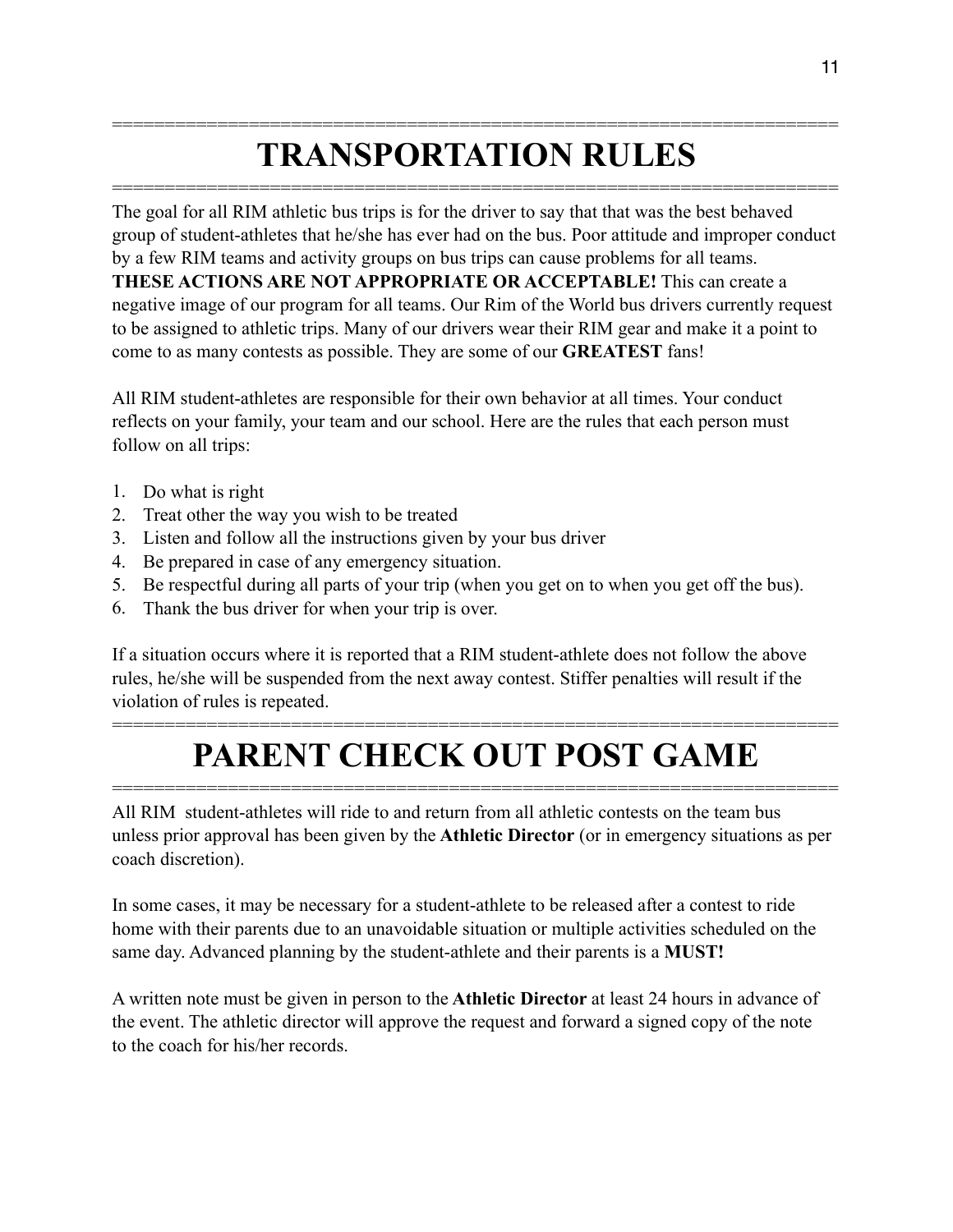Student-athletes will only be released from a contest to their parent(s) or a person listed on the emergency card. This is Rim of the World Unified School District policy

**EMERGENCY SITUATIONS:** If an emergency situation occurs (medical, family, etc.) where advanced permission was not possible, the coach will use their discretion and judgment. Forgetting to get advance permission does not constitute an emergency.

### ===================================================================== **EQUIPMENT & FEES**

=====================================================================

At the conclusion of each season, student-athletes are required to return all school issued equipment/uniforms and are responsible for paying for lost items. In addition, all fees must be paid in full. Any equipment and/or fees that have not been paid will result in a student-athlete being held out of performance events until this responsibility has been completed.

All necessary equipment and items that are required to play an athletic contest are provided by the Rim of the World Unified School District and as so are their property. If you would like something different then the gear you are provided you may purchase your own. Please understand when doing so that it must meet CIF and NFHS standards.

### ===================================================================== **ASSOCIATED STUDENT BODY (ASB)**

===================================================================== The Rim of the World High School ASB provides above and beyond financial and spiritual support for all RIM teams. ASB funds purchase all patches, awards, certificates as well as pay for all official fees and any dues required by both the CIF-SS and CIF STATE office. Our ASB has always supported athletics at RIM unconditionally. Every fighting scot student-athlete should purchase an ASB CARD as a show of support for our loyal ASB. The money raised by our ASB is returned to RIM students in many ways throughout the school year.

### ===================================================================== **CHEER TEAM**

=====================================================================

The Rim of the World High School "Cheer Team" is responsible for supporting and cheering for all RIM teams as well as being a competitive performance team! The time, hard work and commitment of all members of our cheer units equal that of our RIM sport teams. On many occasions, RIM teams play in as many as four different sites and times in one day. It is impossible for our cheer team members to be at all events and still maintain solid academic standing. As a RIM student-athlete, you are asked to understand and support the role of our cheer team units. They are a big part of the success of our entire athletic family.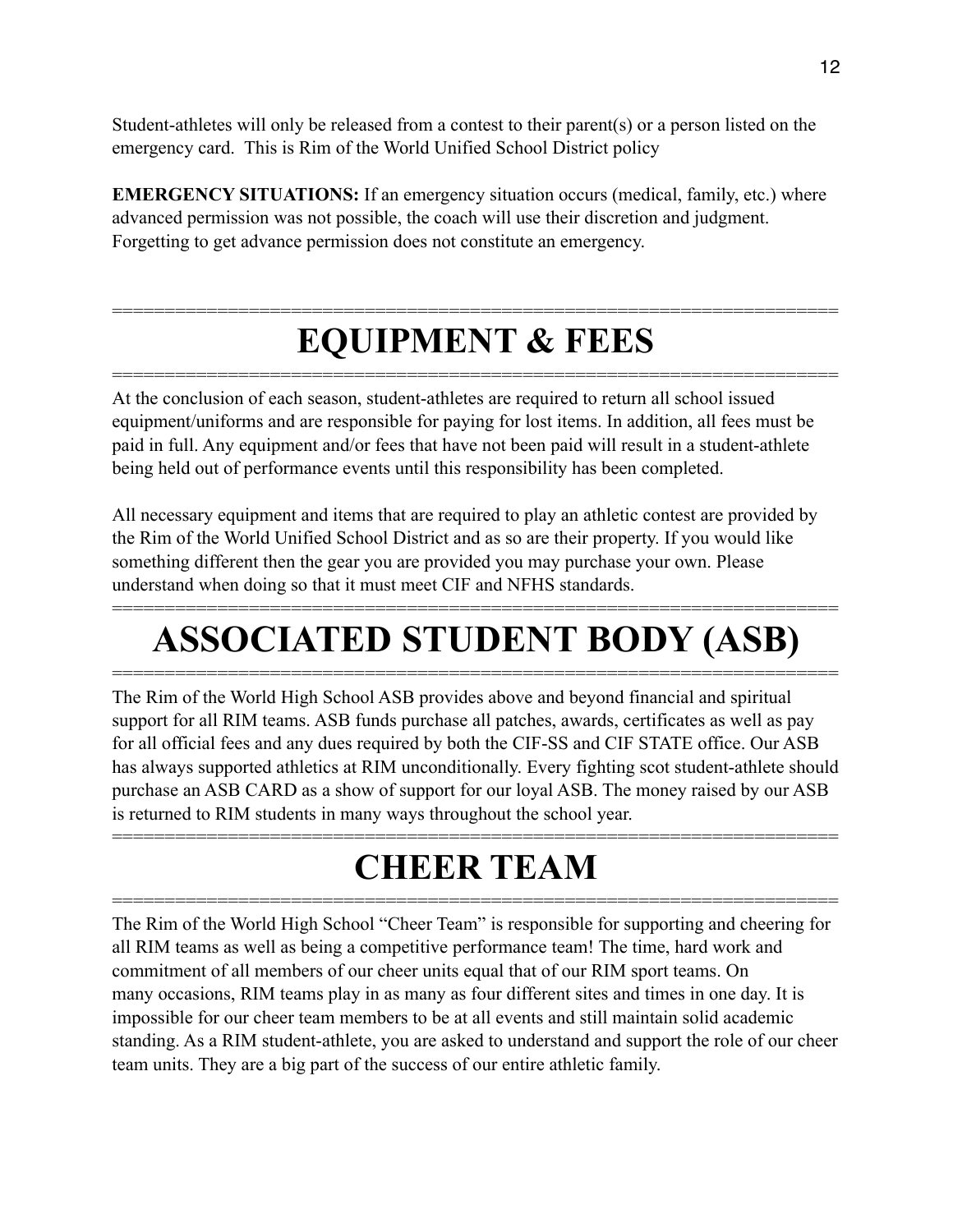### ===================================================================== **NCAA ELIGIBILITY CENTER**

=====================================================================

Many college athletic programs are regulated by the National Collegiate Athletic Association (NCAA), an organization founded in 1906 that has established rules on eligibility, recruiting and financial aid. The NCAA has three membership divisions: Division I, Division II and Division III. Institutions are members of one or another division according to the size and scope of their athletic programs and whether they provide athletic scholarships.

If you are planning to enroll in college as a freshman and you wish to participate in Division I or Division II athletics, you must be certified by the NCAA Eligibility Center. The Eligibility Center was established as a separate organization by the NCAA member institutions in January 1993. The Center ensures consistent interpretation of NCAA initial-eligibility requirements for all prospective student-athletes at all member institutions.

### **YOUR RESPONSIBILITY AS A STUDENT ATHLETE**

It is your responsibility to make sure the Eligibility Center has the documents it needs to certify you. These documents are:

- Your complete and signed Student Release Form and fee
- Your official transcript mailed directly from ALL high schools you have attended
- Your SAT or ACT scores
- Foreign Student Application, if it is applicable to you.

When do you start the process?

If you want to participate in Division I or Division II athletics, plan to start the certification process early – usually the end of your junior year in high school.

This publication is available free of charge from your high school counselor. See your counselor for more information.

### **"The greatest gifts you can give your children are the roots of responsibility and the wings of independence"**

-Dennis Waitley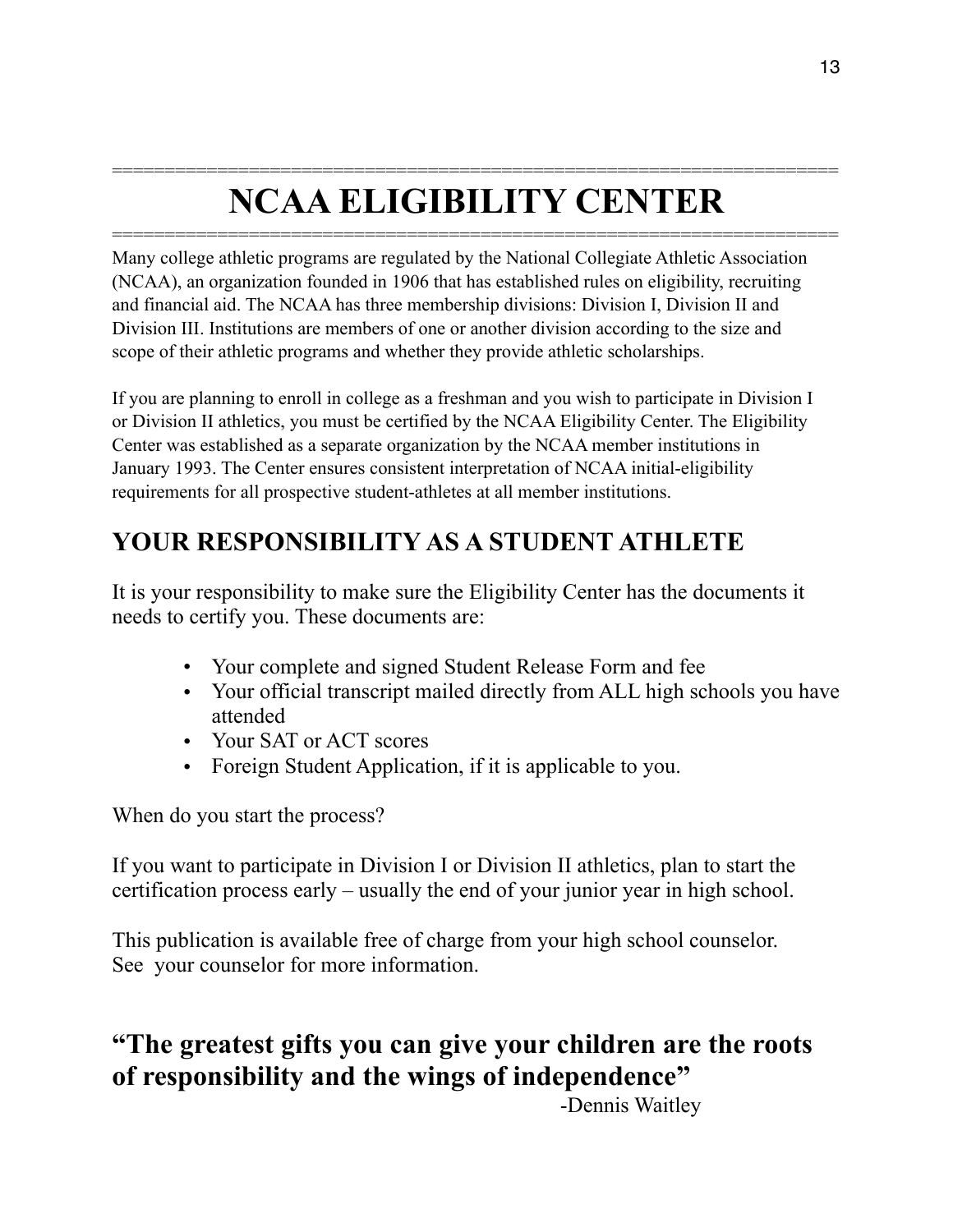#### =========================================================== **VARSITY LETTERS AND VARIOUS COMMENDATIONS**  ===========================================================

- 1. **Varsity letter:** Only those athletes who have earned a varsity letter at the conclusion of their sport may wear the letter jacket of Rim of the World High School. Letters for varsity sports may be purchased in the athletic office after the varsity coach has turned in his/her list of varsity letter recipients to the athletic office following the conclusion of their sport season. See Mrs. Tennant our athletics assistant, to receive your letter. A student-athlete **must complete** their sport season in good standing to be eligible to wear a RIM Varsity Letter.
- Varsity letter recipients may purchase one letter only at the time they earn their first varsity letter. Athletes that letter multiple years will be given gold bars for each year they letter there after. Varsity Letters are **FREE** for students with an ASB Card and will be \$30 for any student who does not have an ASB Card. Bars will be given **FREE** for students with ASB cards and for \$5 for those without.
- 2. **Scholar-Athlete Patches** are awarded to those athletes who have earned a varsity letter and have earned a minimum 3.5 GPA (Patches cost \$5.00 with an ASB Card and \$15.00 without an ASB Card.) Athletes may purchase one patch only. Patches may be obtained in the Athletic Office. See Mrs. Bunkers in the ASB office to pay for your award, she will then give you a receipt which will be turned in to Mrs. Tennant in the Athletic office and you will be given your patch.
- 3. **Triple Threat or three-Sport Athlete Patches** are awarded, free of charge, to all athletes who letter in three varsity sports in the same year. With the exception of a scholar athlete patch this is the greatest distinction any Fighting Scot can earn during their time at RIM.
- 4. **Captain's Insignia** Varsity teams and head coaches sometimes designate captains for the season or portions of a season. These captains are eligible to wear a captain's "C" on their letter jackets. Inserts are available at no cost in the athletic office to students with an ASB card and \$10 for those who don't. At the conclusion of the season, head coaches send a list of captains to the athletic office (limit 2 captains for sports with under 20 players and 4 for teams with 20 or more players)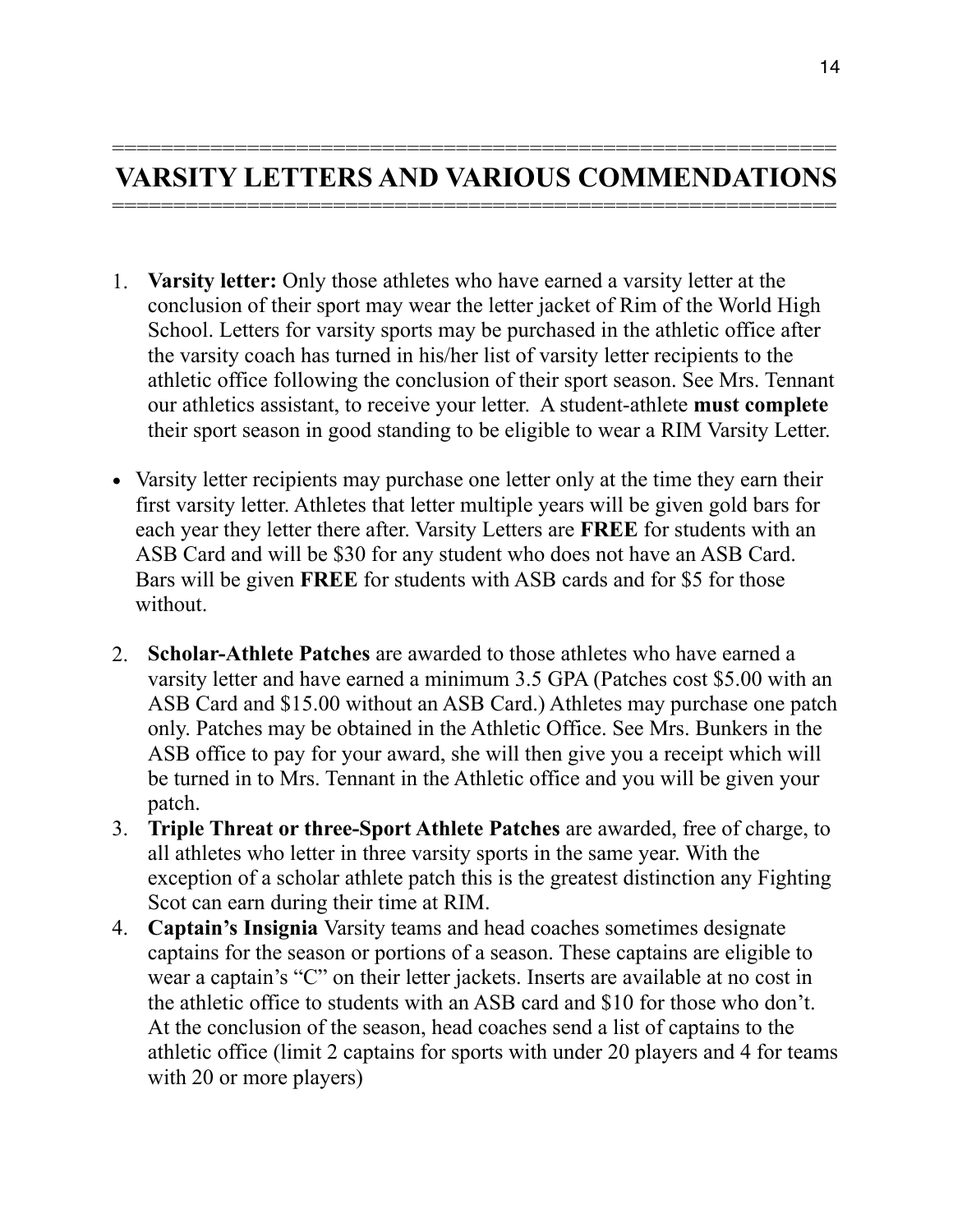- 5. **Hall of Fame Award** This special award is presented to a senior athlete who as deemed by the head coach and coaching staff, has brought special recognition to their sport through their attitude, effort and performance. Hall of Fame Award recipients receive a Lifetime Pass to all RIM home athletic events for the student-athlete and a guest. Recipients' names are placed on the perpetual plaque located inside the school.
- 6. **Individual Honors Per Sport:** It is the RIM way to promote team ahead of individuals always. Each team will recognize one member with the **Iron Scot Award** at the conclusion of each season. This award is presented to the student-athlete who represented the team in all phases of competition, practice, academics and in the community.
- 7. **Retired Number & Banners:** In very special cases, a RIM student-athlete will be honored by having their number retired and/or a banner in their name raised in the gym. The criteria for this prestigious award are the student-athlete's performance in the athletic arena as well as outstanding citizenship, leadership and attitude during their four years at Rim of the World HS. Minimum performance criteria are: multiple years All-CIF First Team or CIF Individual Champion, or CIF Player-of-the-Year, or All-American recognition

### **"Friendships born on the field of athletic strife are the real gold of competition. Awards become corroded, friends gather no dust"**

 **-Jesse Owens**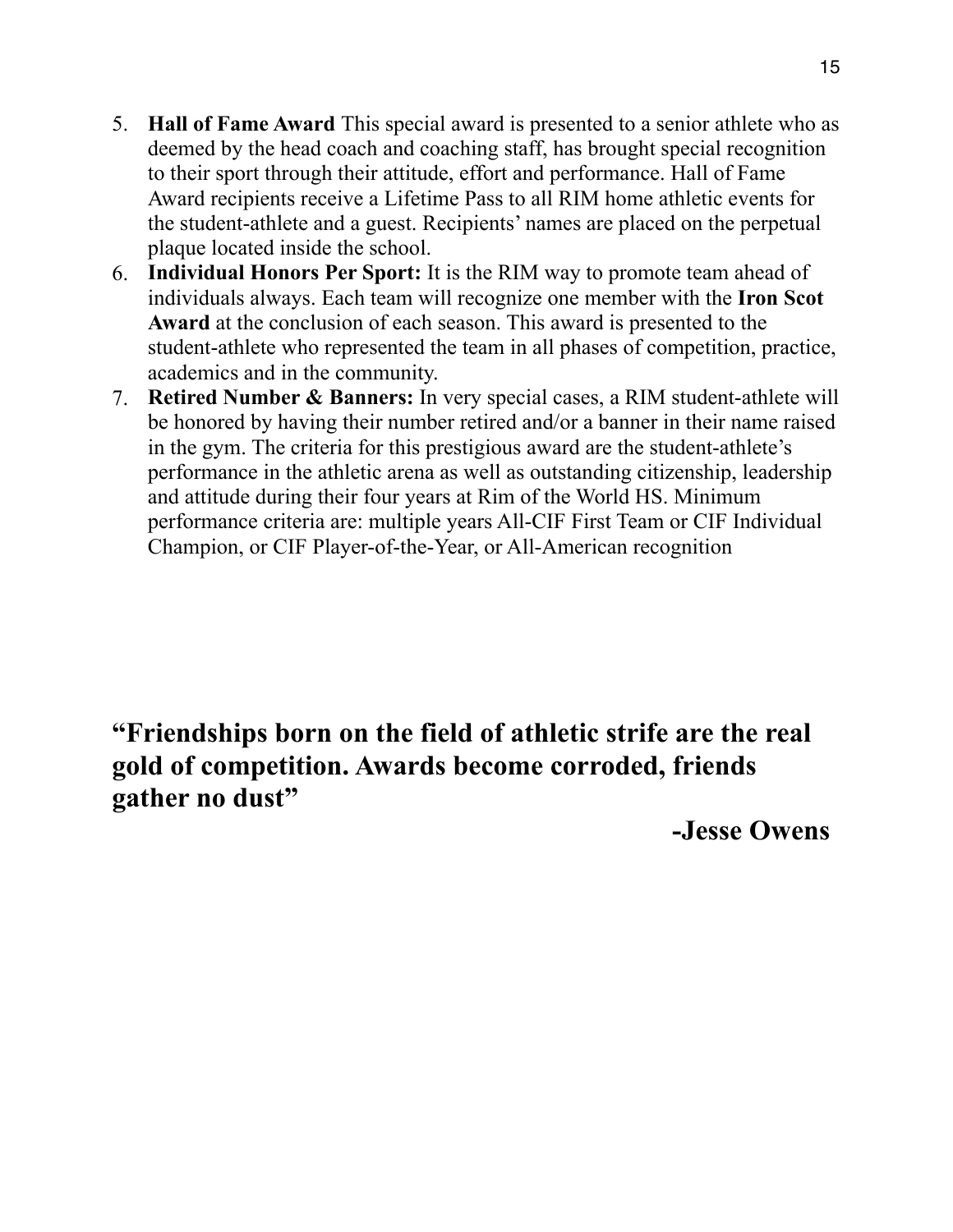### **==================================================================== Information for Parents**

===========================================================

#### **Parent/Coach Relationship & Communication**

Both parenting and coaching are extremely difficult jobs. By establishing an understanding of each position, we are better able to accept the actions of the other and provide greater benefit to our children. As parents, when your children become involved in our program, you have the right to understand the expectations that are placed on your child. This begins with clear communication from your student-athlete's coach. **Participation in high school athletics is a privilege and not a right.**

#### C**ommunication you can expect from your student-athletes coach**

- 1. Philosophy of the coach
- 2. The coaches preferred method of contact
- 3. Team requirements (pre-season, in season, off season, special equipment, spirit gear).
- 4. Locations and times of practices and games.
- 5. The availability of the coach to speak with your student if they have a problem.
- 6. Expectations the coach and staff have for your student as well as the team as a whole.
- 7. Discipline that may result if your student-athlete doesn't abide by district, school and team policies.
- 8. Procedures that should follow in the case that your student-athlete is injured during practice or a contest.

#### **Communication coaches can expect from parents**

- 1. Concerns which are expressed directly and at the appropriate time to the head coach.
- 2. Notification of any schedule conflicts which involve absence from practice (this must be done at least 2 weeks in advance to be deemed excused).
- 3. Your support for the program that your student is involved in and positive encouragement for all involved.

#### **Challenges and benefits of High School Sports**

Interscholastic sports at Rim of the World High School will offer some of the most rewarding moments and experiences in your student-athletes lives. It is important to understand that there will also be times of defeat, setbacks and challenges. In short things will not always go the way your student-athlete wants. This is the time when your **STUDENT-ATHLETE** should set up a time to talk to his/her coach.This type of communication will help give both the coach and the athlete a better understanding of each others ideas and goals. This is also a part of a young person's growth into being an adult.

#### **Appropriate Concerns to Discuss with Coaches**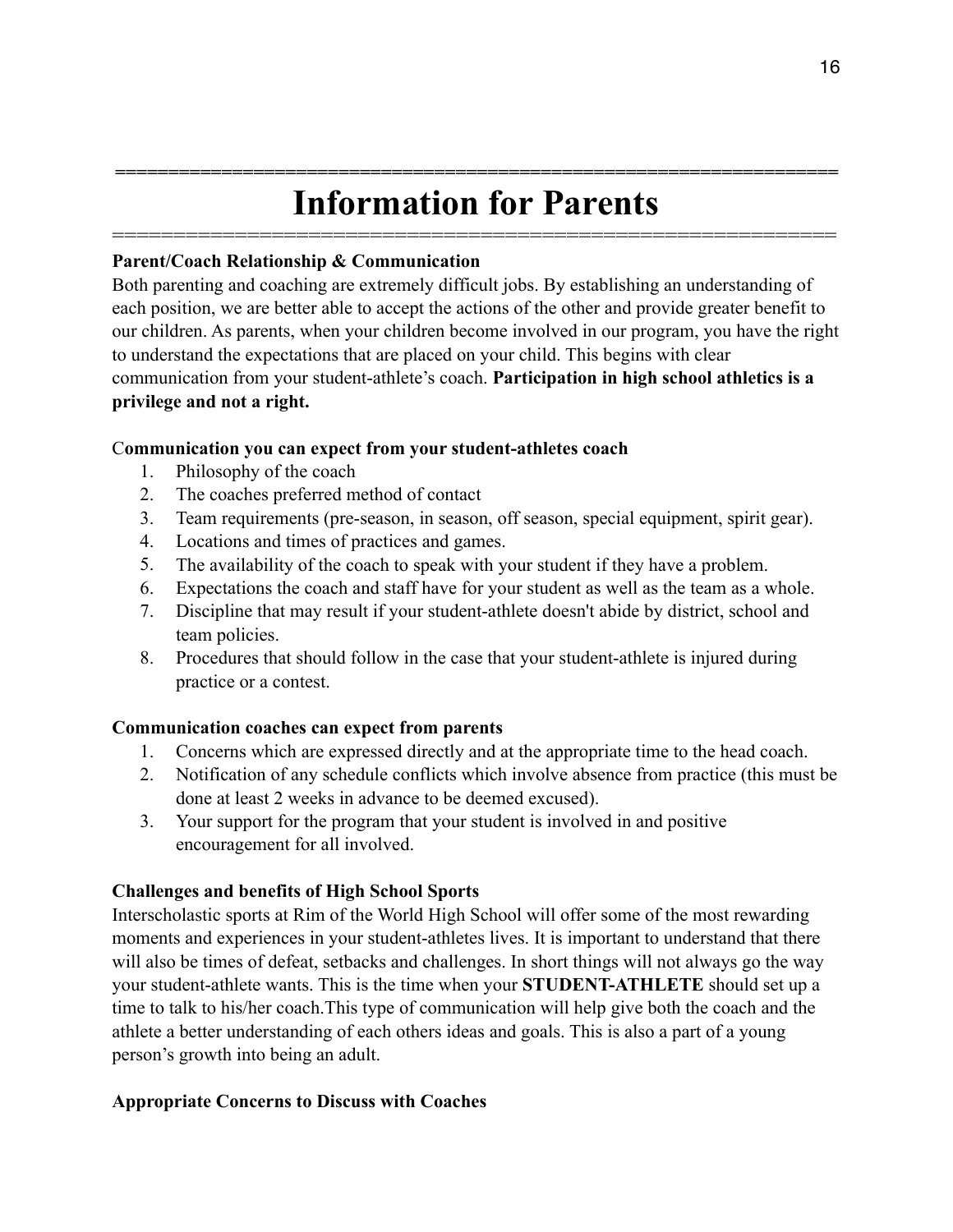It is very difficult to accept that your student-athlete may not play as much as you may have hoped. Our coaches are experienced, professional educators. They use their experience and expertise to coach young men and women and are required to make judgment decisions based upon evaluation of practice performance and what they believe to be in the best interest of all those involved in their program. As you read the items below, certain topics can and should be discussed with your student-athlete's coach.

- 1. Concerns about your student-athlete's behavior and/or academic progress
- 2. Suggestions about ways to help your student-athlete improve.

#### **Issues NOT Appropriate to Discuss with Coaches**

The following issues are left to the discretion of the coach:

- 1. Team Strategy
- 2. Play calling/game strategy
- 3. Other Student-athletes
- 4. Playing Time

#### **What To Do If You Have a Concern – Here is the Procedure**

- 1. Have your student-athlete meet with his/her coach to discuss an issue. On most occasions, this coach-to-athlete meeting can resolve issues or questions. As stated earlier, this is part of our young men and women learning to grow as adults.
- 2. Call/Email the coach directly to discuss your concern. Leave your name, telephone number, and a short message and the coach will return your call/email.
- 3. Please **DO NOT EVER** attempt to talk to a coach before or after a contest or practice. Our coaches are responsible for supervision and safety of their athletes. In addition, these can be emotional times for both the parents and the coach. Meetings of this nature do not promote resolution.

#### **If a Next Step is Necessary**

What can a parent do if the coach-athlete meeting (Step 1) AND the parent-coach meeting (Step 2) did not provide resolution:

Call Rim of the World High School (909) 336-3028 ext 244 or email and set-up an appointment with Athletic Director Ryan Reisbord (ryan\_reisbord@rimsd.k12.ca.us), and the coach to discuss the situation. At this meeting, issues of concern will be discussed and an appropriate plan of action developed.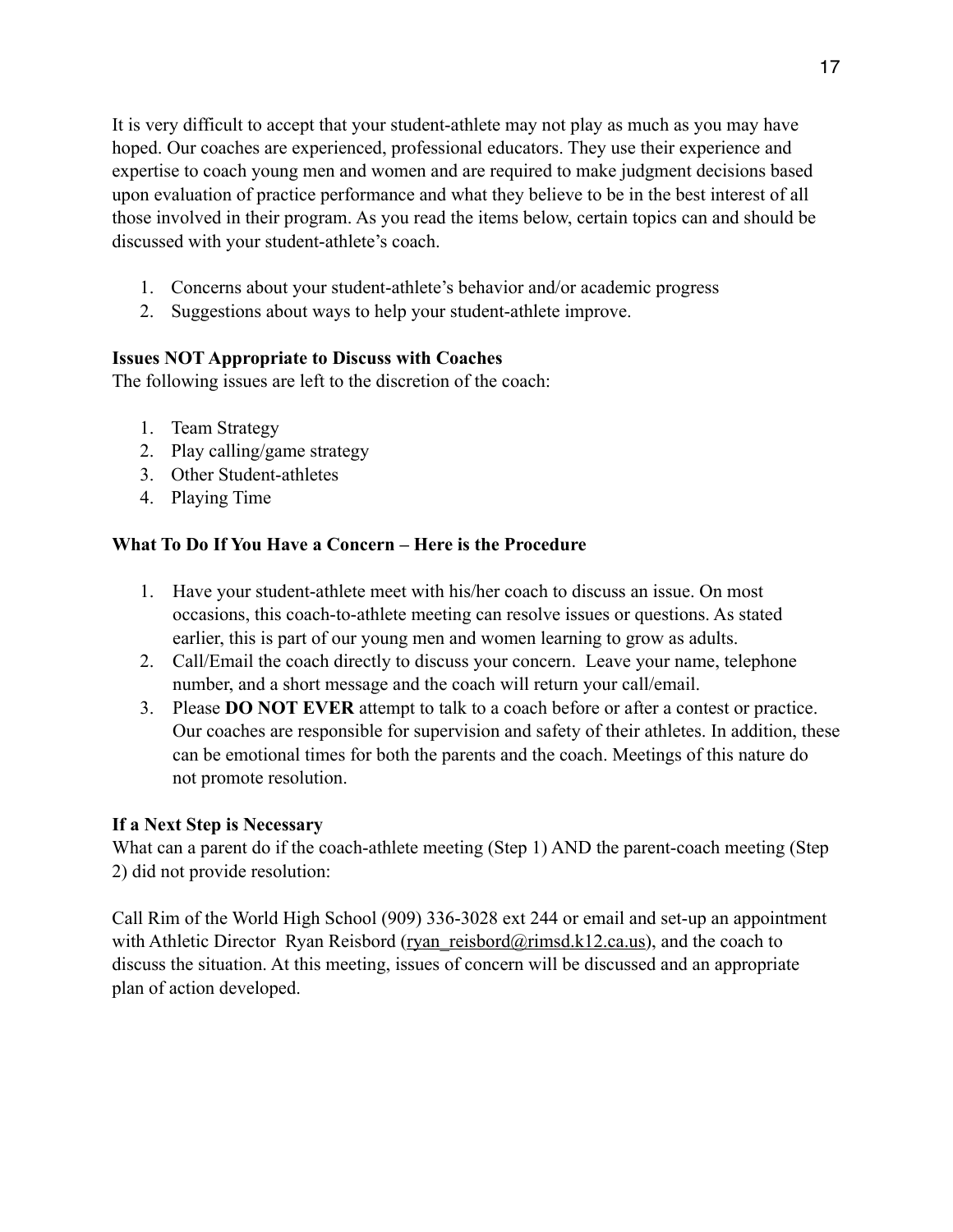#### **Being a Supportive Parent (taken from Coach Herb Meyer, El Camino HS, CIF San Diego Section)**

- 1. Be positive with your child.
- 2. Don't offer excuses for your child if they are not playing.
- 3. Don't "put down" the coaches be supportive in front of your children.
- 4. Encourage your child to follow the team rules.
- 5. Insist on good grades!
- 6. Don't develop envy toward other players because you don't like their parents.
- 7. Don't be a know-it-all.
- 8. Insist on your child's respect for team rules, game officials, and sportsmanship.
- 9. Encourage your child to improve their self-image by believing in themselves.
- 10. Encourage your child to play "for the love of the game."

#### **Work to Develop Positive Sports Parenting (by George Selleck, Sports Psychologist)**

- Use sports to reinforce family values.
- Teach children to cope with frustration.
- Teach children to make good choices about tobacco, drugs and alcohol.
- Build character.
- Teach children to respect themselves and others.
- Communicate effectively with the coach.

#### **A "CODE OF CONDUCT" for Parents (by Dr. Laura Finch, Western Illinois University)**

- Remain in the spectator area during competition.
- Do NOT yell instructions or criticisms to the players.
- Make no derogatory comments to players, other parents or fans; officials, or administrators.
- Do NOT interfere with your child's coach.
- Be willing to let the coach be responsible for your child during the duration of the contest.

• Provide unconditional love, acceptance and emotional support regardless of the games' outcome.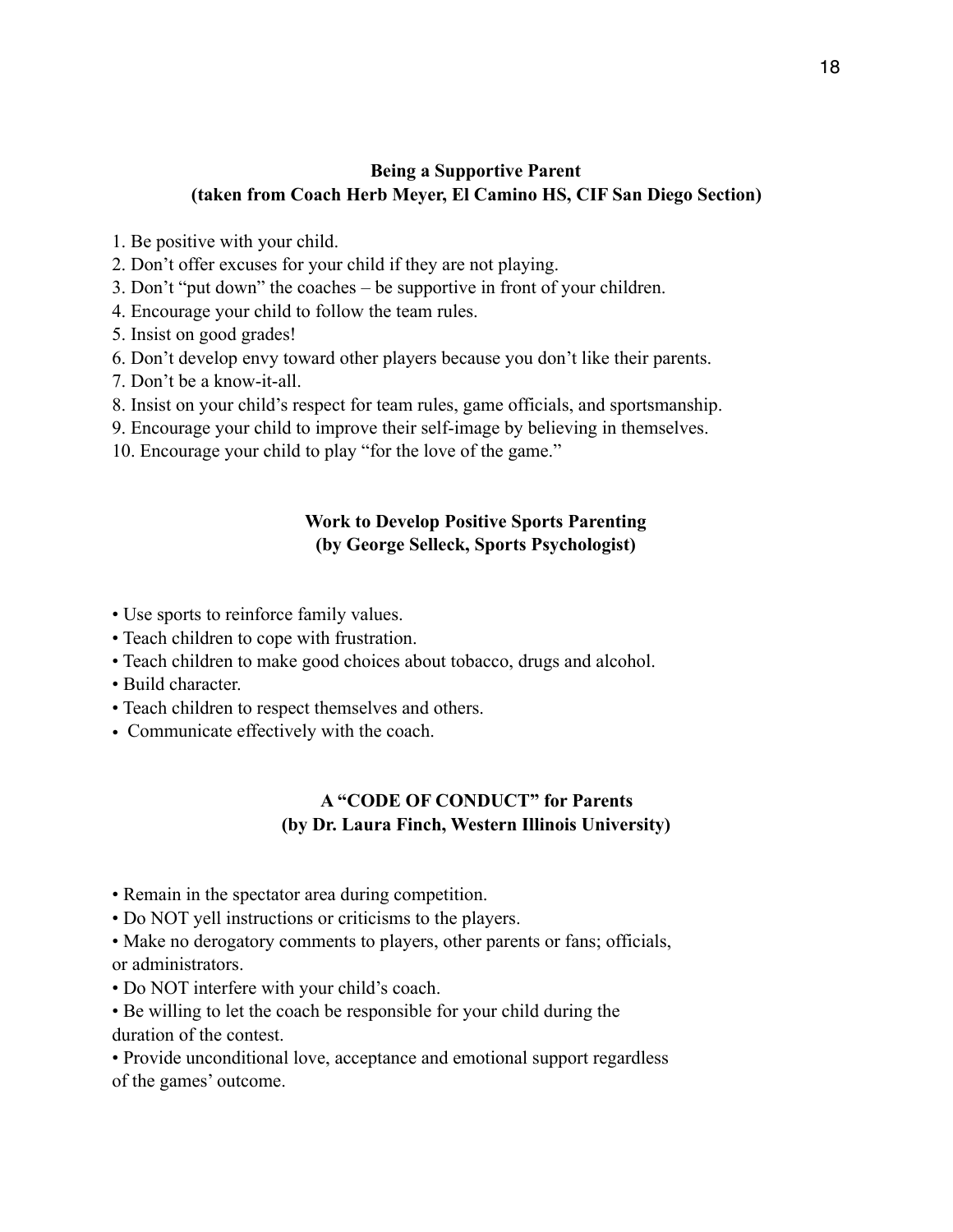### **Team Selection A Letter to Parents and Student-Athletes**

 Dear Parent/Guardian and Student-Athlete: In each program, a coach and/or coaches are hired by the school district to be responsible for team selection. Criteria for selection are established by the head coach with input from the entire coaching staff. This may be a subjective process. Team selection, practices and decisions regarding game situations are the responsibility of the coaching staff.

 The Rim of the World High School athletic program is highly competitive. In certain sports, we are not able to place every child who wishes to participate on a team. While this is not our desire, this is a reality. The most difficult task facing our coaches is to let great young men and women know that they were not selected for a team. Doing so is not something that coaches like at all.

 Please be sure when your child tries out for a team, both you and they understand there is a very real possibility they may not be selected. If selected, both you and your child should be prepared to accept placement at any level, i.e. freshman, junior varsity, or varsity. It is disturbing to have a student try out for a team and then quit when they are not placed where they think they should be. By doing this, they have taken away someone else's opportunity to be on a team. At RIM, quitting a sport is not accepted. When a student-athlete chooses to participate in a sport, their commitment lasts for the entire season.

 Normally, during the tryout period, coaches have a limited amount of time to make team selections. They do the best they can in keeping the most talented athletes, filling positions for play, and placing athletes on the proper team. Coaches are under a great deal of pressure to assemble the most competitive team possible. Any one of us might select different athletes for the team. We believe it is the coaches' responsibility to select the team with whom they will work for the entire season.

 Our experience in athletics reveals there are many "select or traveling teams" sponsored by many different organizations. Participation on a "select or traveling team" does not guarantee any player a spot on a high school team. While we believe players can gain valuable experience outside of the school athletic program, neither parents nor students should count on this type of participation to "guarantee" a spot on a high school team.

 The main goal of a competitive athletic program is to put the most talented members of the team in competition. Starting positions and playing time are not guaranteed to seniors making the team, or anyone else for that matter. Each member of the team is very valuable to the team's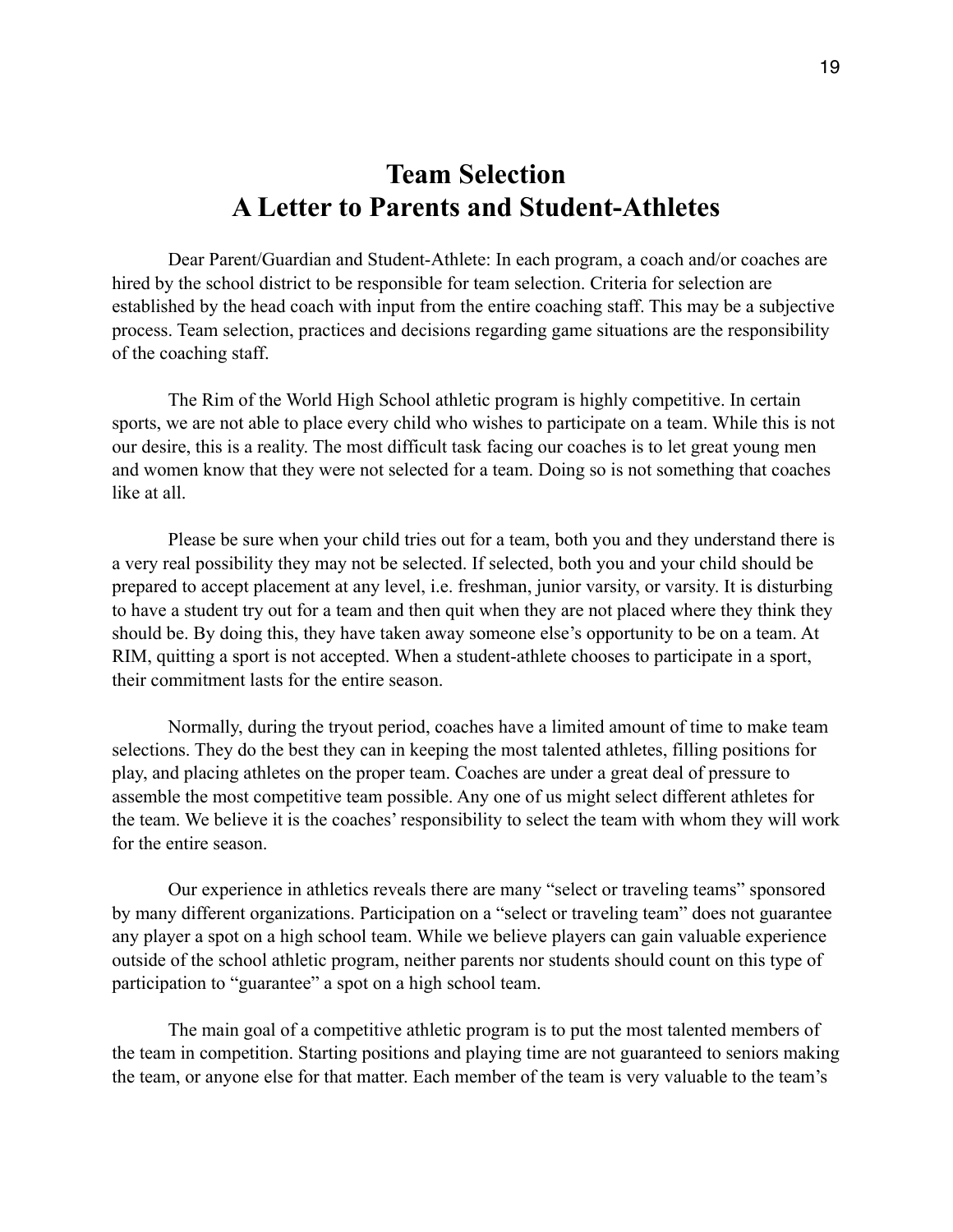overall progress. Some members may play a great deal of the time in a contest while others may not see what a parent would consider "significant" playing time.

 Each student- athlete should have personal improvement as one of his/ her goals. By being a member of a team, regardless of time spent in actual competition, a person can learn many valuable lessons. Among them are: citizenship, sportsmanship, working together to meet team goals, responsibility, commitment to team and school, loyalty, placing team above self, learning to accept instruction and criticism, respect for others, winning and losing with dignity, self-control, and being responsible for one's own actions.

 We sincerely hope this helps you to understand the goals and philosophies of the competitive athletic program at RIM.

# **RIM PRIDE**